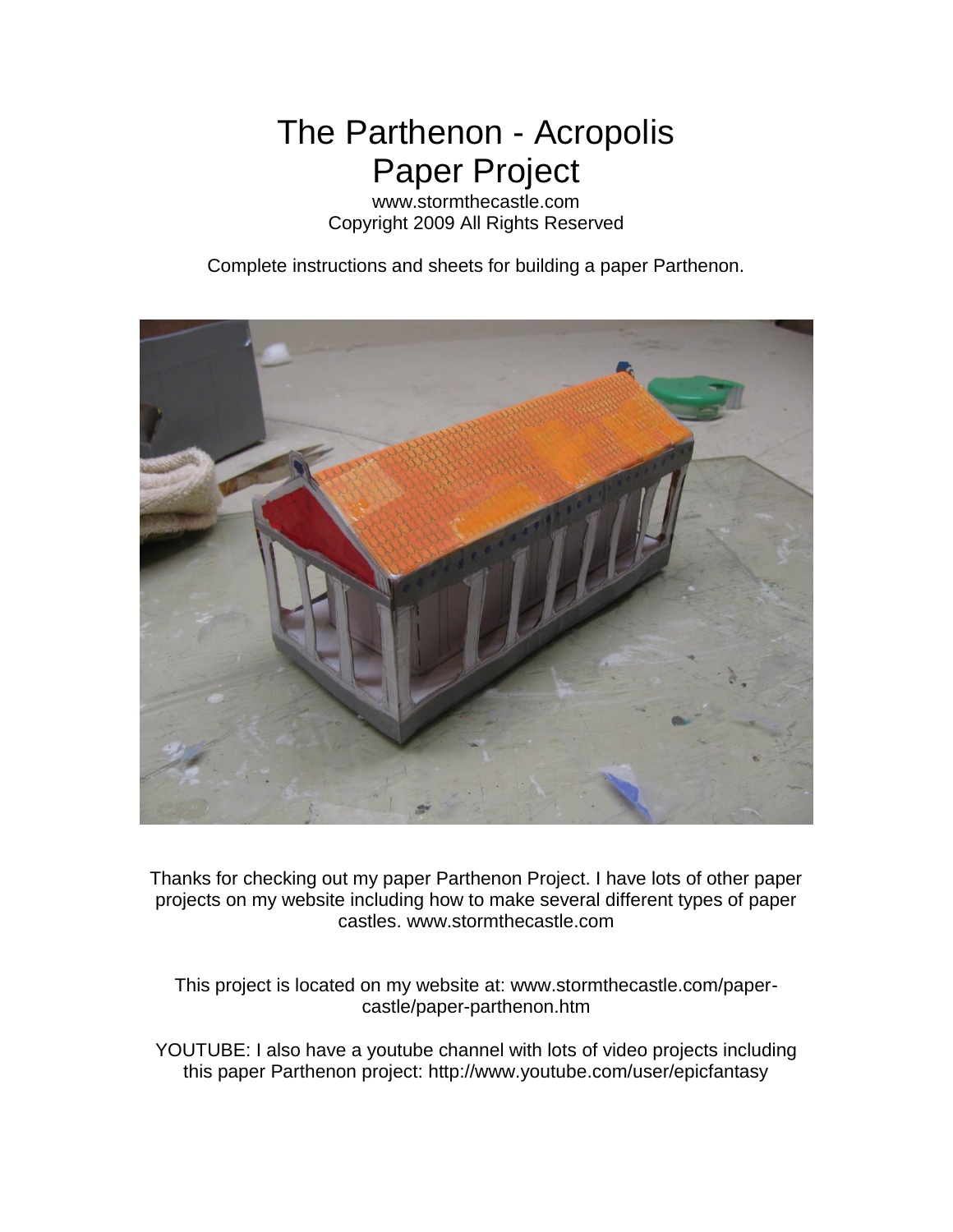## Assembly Instructions

What you need to make this project:



·Two Empty Cereal Boxes ·Two Rulers ·Paints and Paintbrush (optional) ·Scissors ·White Glue ·Cellophane Tape ·This booklet

Some Assembly Tips and Notes:

There are five pages of parts for this paper Parthenon project. You should cut out the pieces and glue them down to the cereal box cardboard then cut the shapes out again.

I use a cotton swab to apply the glue evenly to the cardboard, then I place the cut out paper piece on it and press it down smoothly. The picture below shows how to do it.

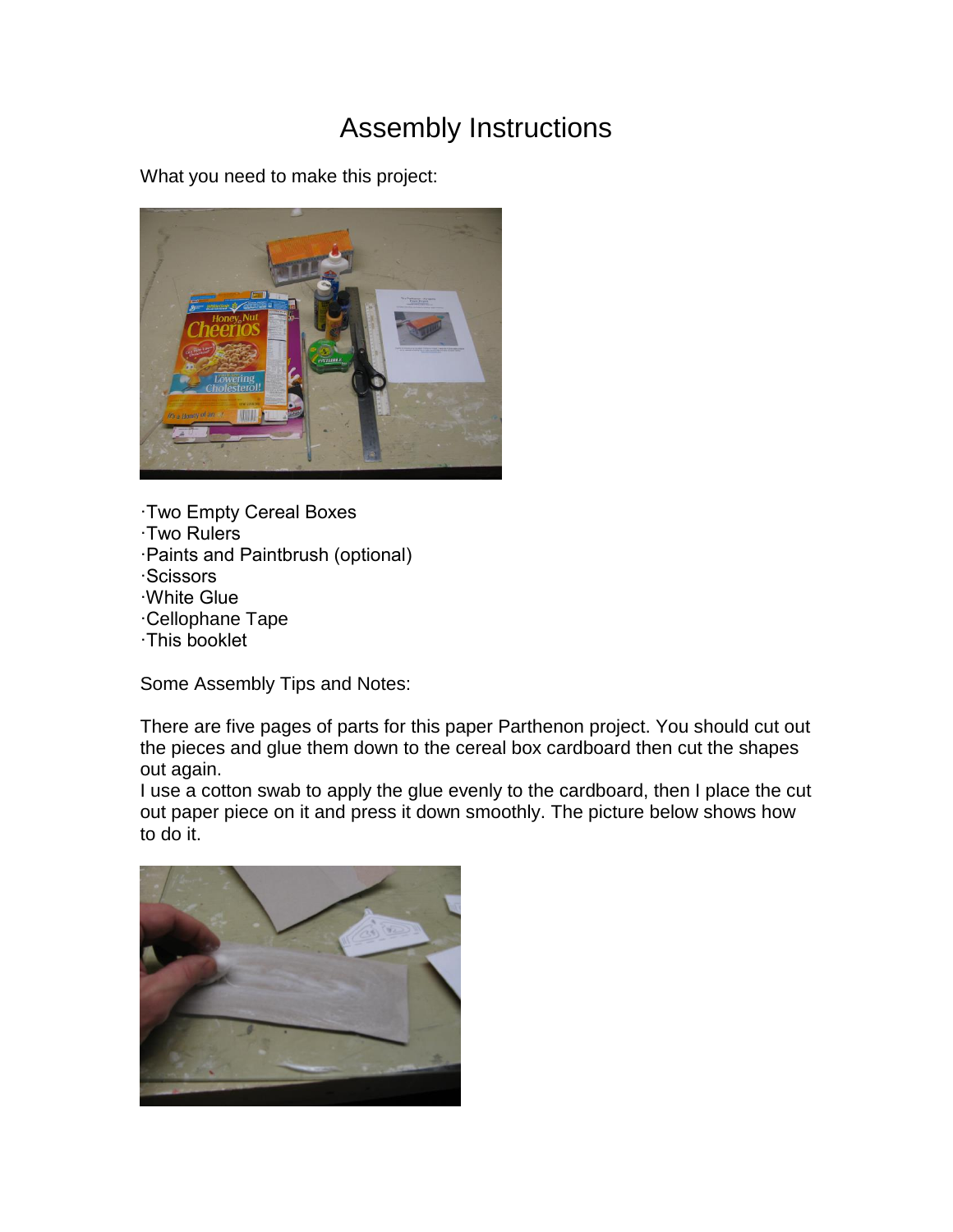Solid Lines - Solid lines are cut lines

Dotted Lines - These are fold lines. You do not cut them you fold along the line.

Tip for folding along dotted lines:

I use two rulers to make the fold nice and straight. The picture below shows you how I do it.



## Step By Step Assembly

This assembly assumes you have already cut out and glued all the pieces to cardboard and now you have all the pieces ready for assembly.

1. Fold the base pieces so it looks like the base in the picture below:

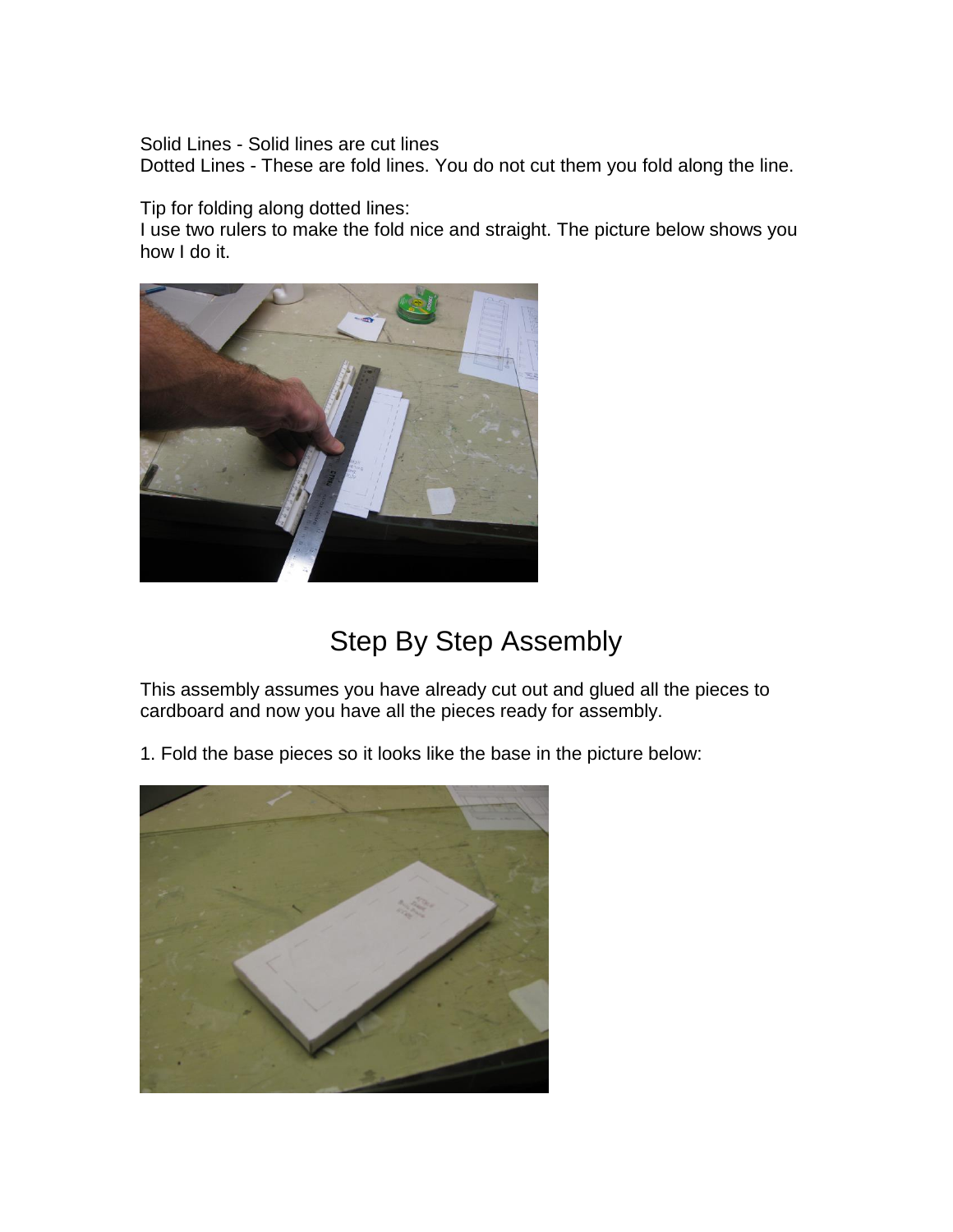2. Assemble the two pieces that make the inner building then glue them to the base.



3. Tape or glue the sides of roof to the base of roof:



4: Tape or glue the roof onto this so the roof unit is complete.

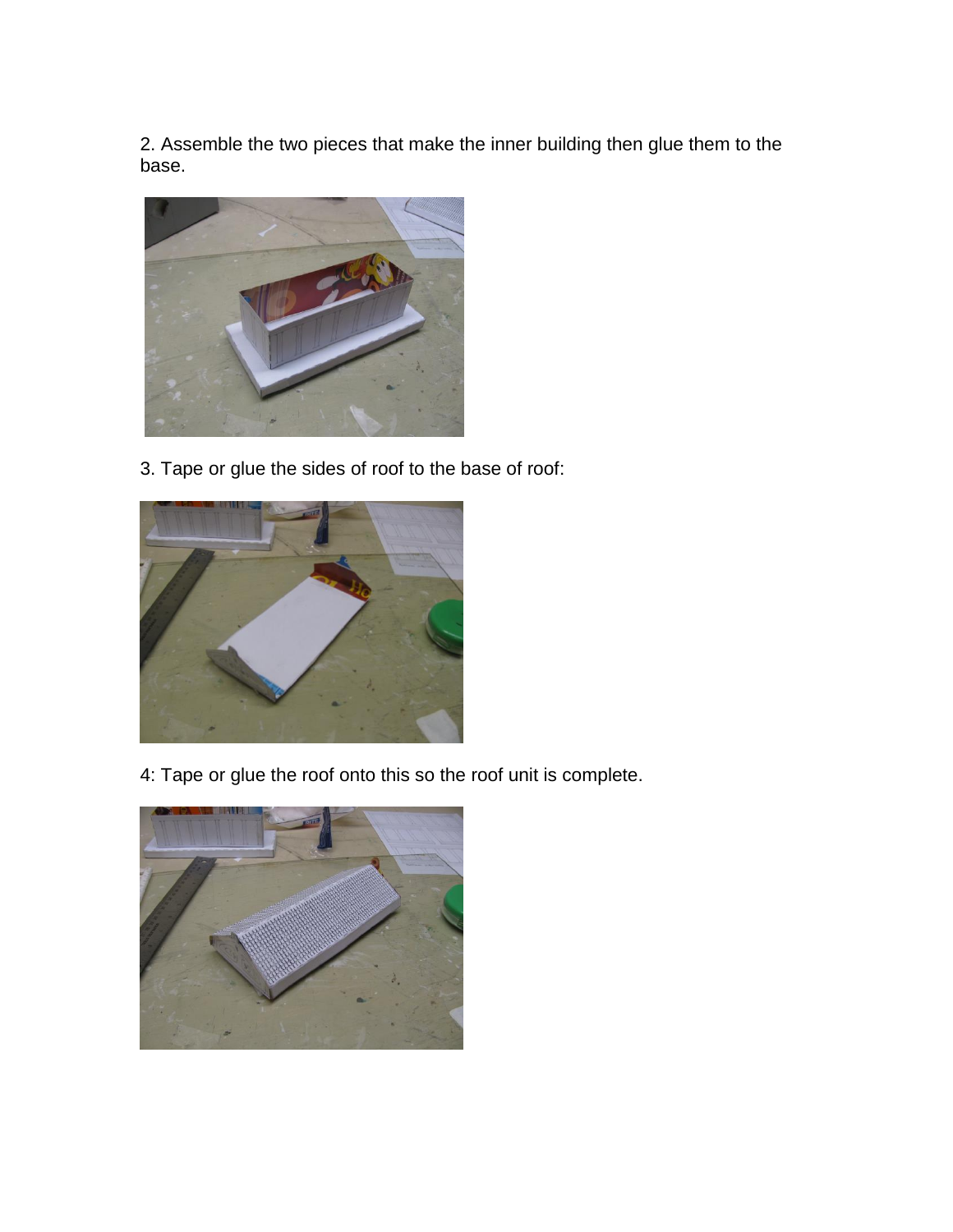5: Secure the roof to the inner building by running glue along the top.



This is what it will look like:



6: If you haven't done it already you should cut out the spaces between the pillars on the four outer wall sections. Be careful and take your time with this. It can be a bit tricky to get it to look really nice.

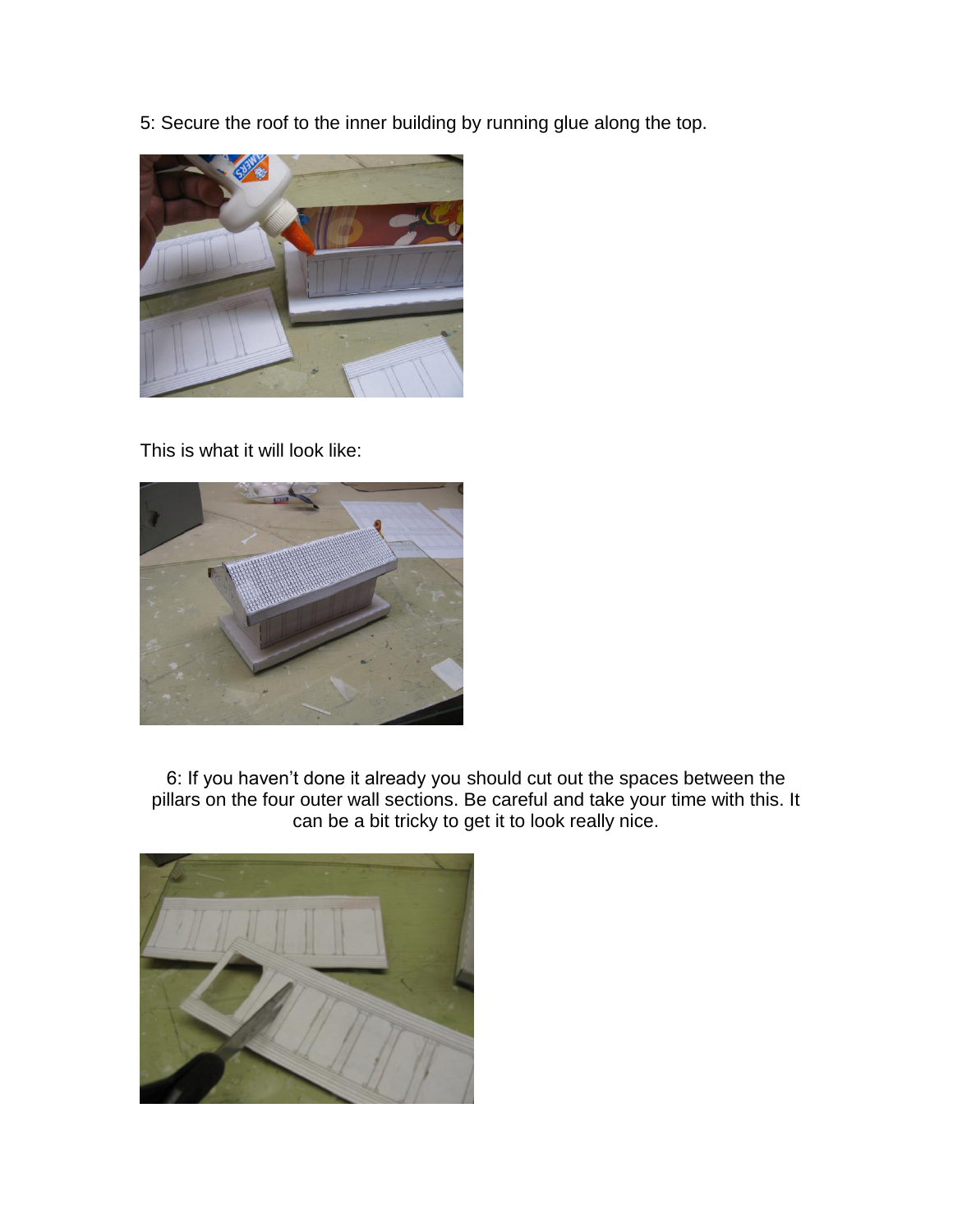7: Now glue all four sides (or tape) to the outer edge of the building. It will look like this:



8: You are now ready to paint! Have fun with the painting and thanks for building this project. If you send me a picture I will post it to my website! You can contact me by visiting my website at: www.stormthecastle.com



The following five pages are the pieces of the parthenon paper project. These are what you paste to cereal box cardboard then assemble.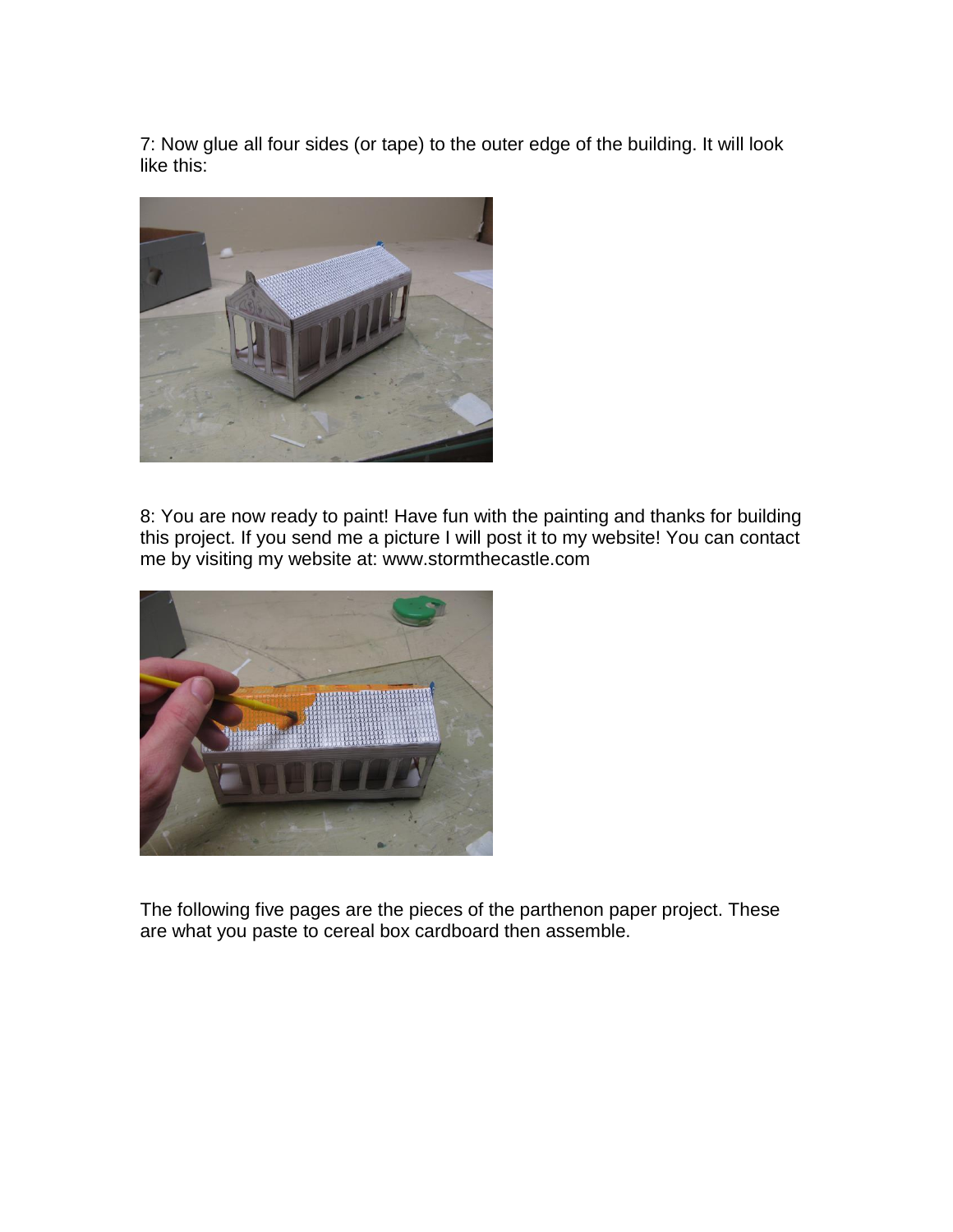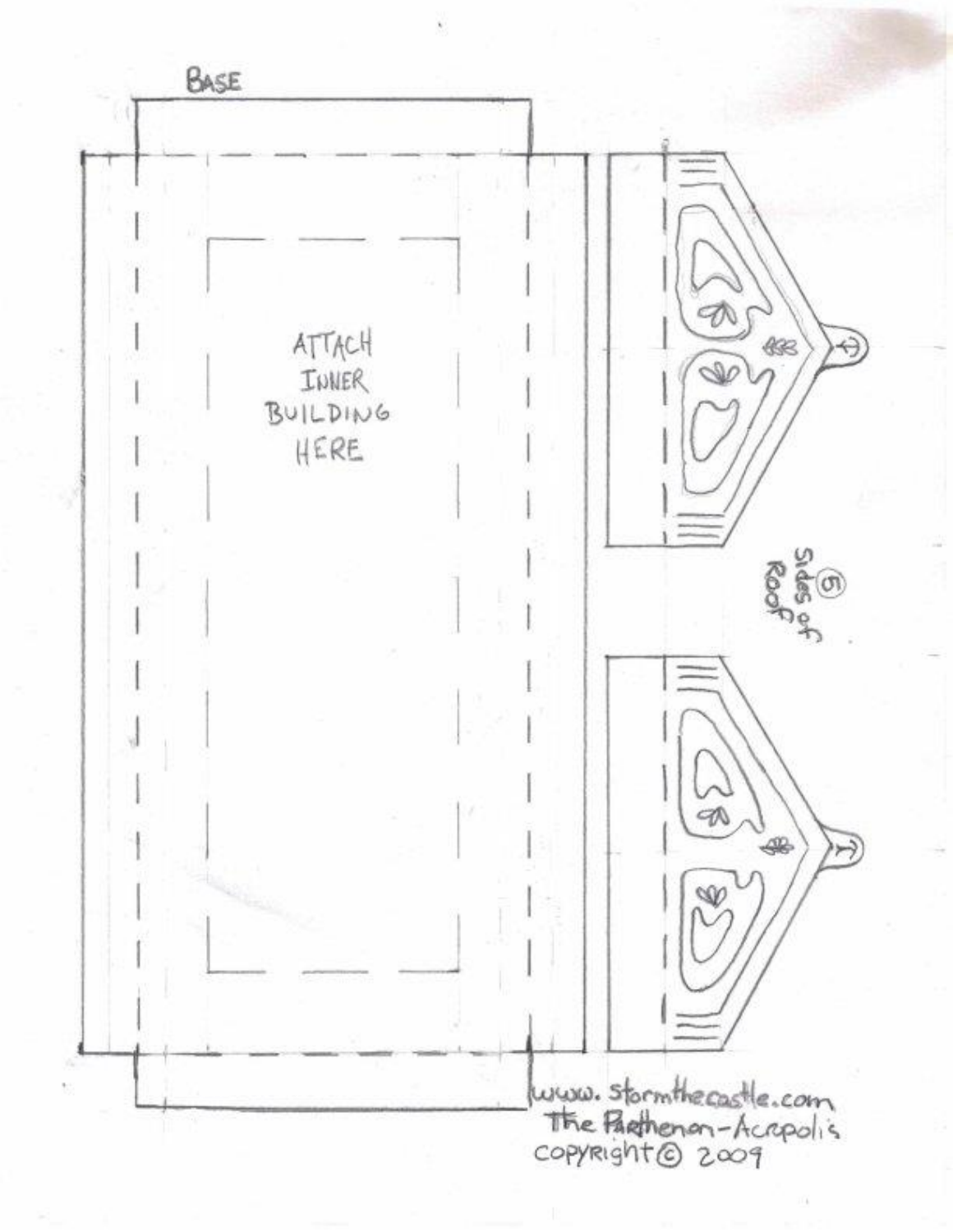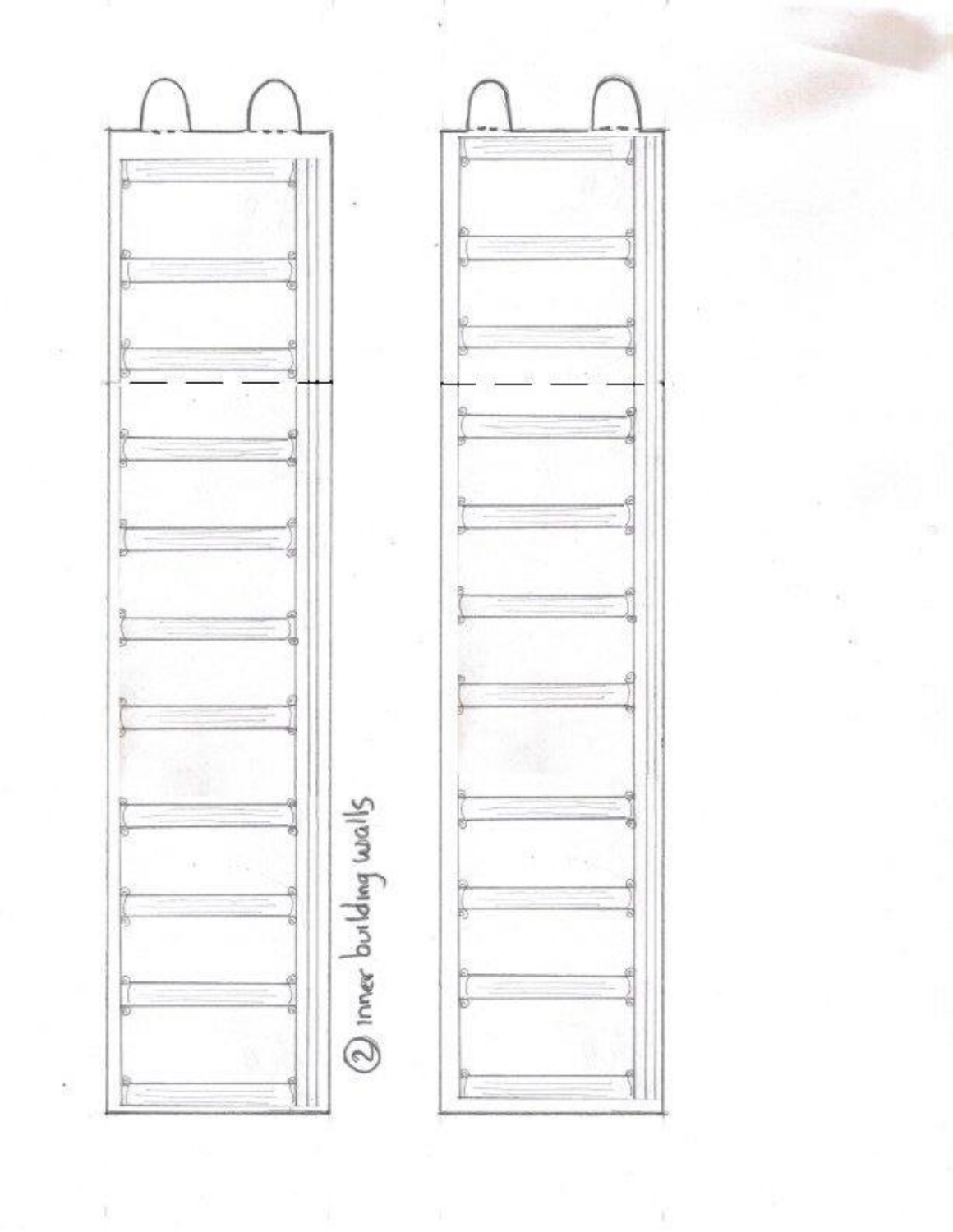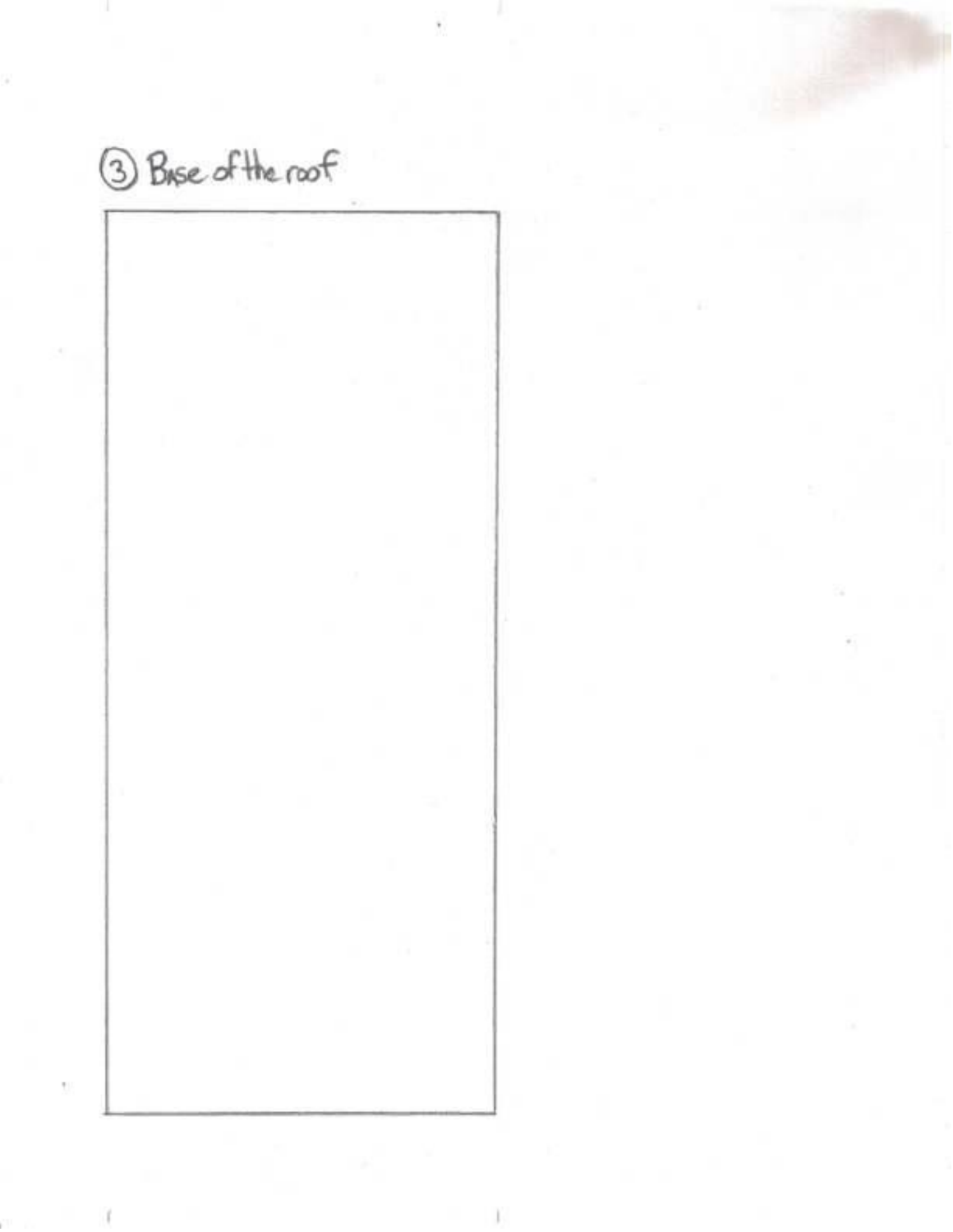

Roof